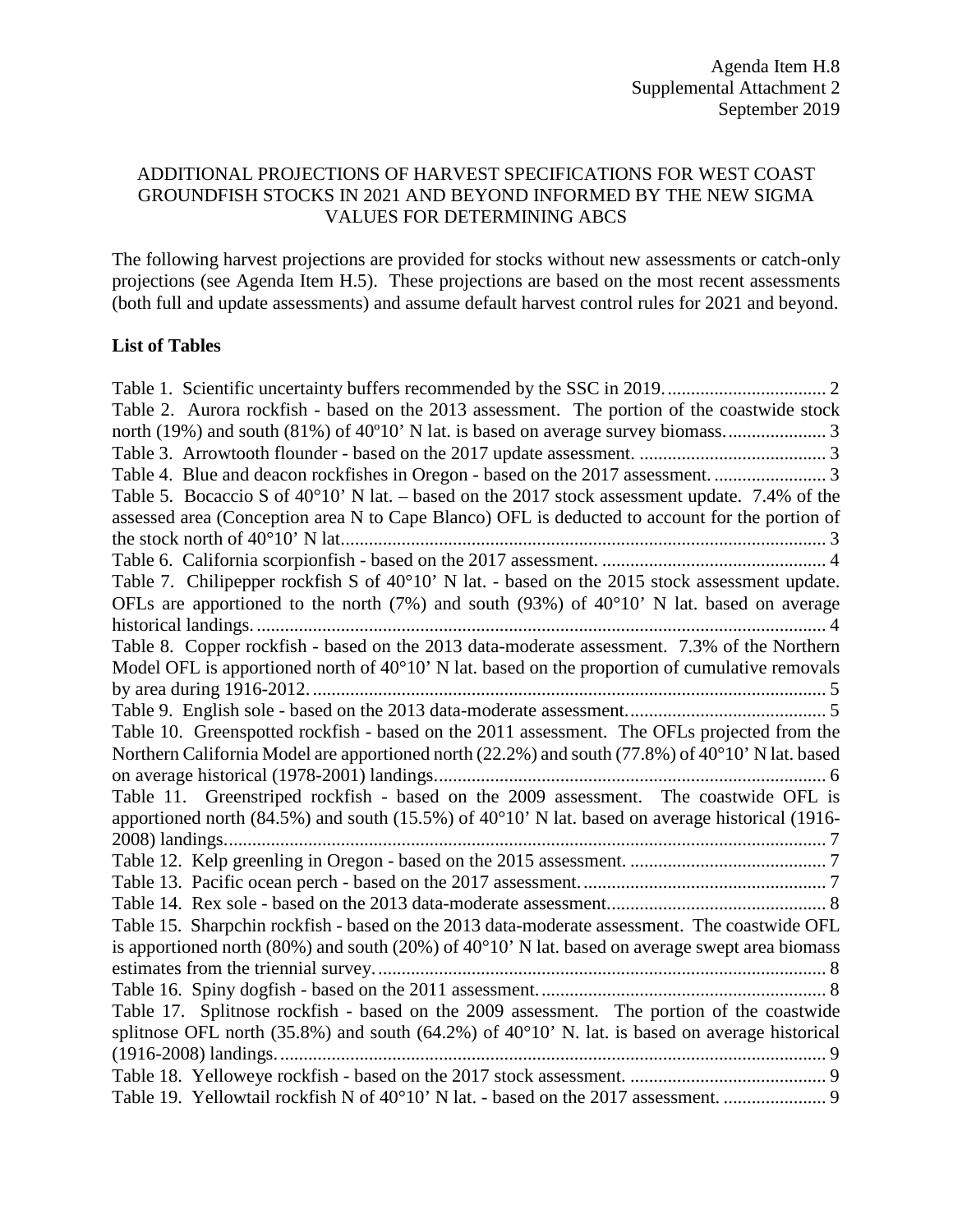|                                 | Category 1 (baseline $\sigma$ = 0.5) |         |       |       |       |  |  |  |  |
|---------------------------------|--------------------------------------|---------|-------|-------|-------|--|--|--|--|
| <b>Year since</b>               |                                      |         | $P*$  |       |       |  |  |  |  |
| assessment                      | 0.45                                 | 0.4     | 0.35  | 0.3   | 0.25  |  |  |  |  |
| $\mathbf{1}$                    | 6.1%                                 | 11.9%   | 17.5% | 23.1% | 28.6% |  |  |  |  |
| $\overline{2}$                  | 6.5%                                 | 12.7%   | 18.7% | 24.6% | 30.4% |  |  |  |  |
| 3                               | 7.0%                                 | 13.6%   | 19.9% | 26.0% | 32.1% |  |  |  |  |
| $\overline{4}$                  | 7.4%                                 | 14.4%   | 21.0% | 27.5% | 33.8% |  |  |  |  |
| 5                               | 7.8%                                 | 15.2%   | 22.2% | 28.9% | 35.5% |  |  |  |  |
| 6                               | 8.3%                                 | 16.0%   | 23.3% | 30.3% | 37.1% |  |  |  |  |
| $\tau$                          | 8.7%                                 | 16.8%   | 24.4% | 31.6% | 38.7% |  |  |  |  |
| 8                               | 9.1%                                 | 17.6%   | 25.5% | 33.0% | 40.2% |  |  |  |  |
| 9                               | 9.6%                                 | 18.3%   | 26.5% | 34.3% | 41.7% |  |  |  |  |
| 10                              | 10.0%                                | 19.1%   | 27.6% | 35.5% | 43.2% |  |  |  |  |
| 11                              | 10.4%                                | 19.9%   | 28.6% | 36.8% | 44.6% |  |  |  |  |
| 12                              | 10.8%                                | 20.6%   | 29.6% | 38.0% | 46.0% |  |  |  |  |
| 13                              | 11.3%                                | 21.4%   | 30.7% | 39.2% | 47.3% |  |  |  |  |
| 14                              | 11.7%                                | 22.1%   | 31.6% | 40.4% | 48.6% |  |  |  |  |
| 15                              | 12.1%                                | 22.9%   | 32.6% | 41.6% | 49.9% |  |  |  |  |
|                                 | Category 2 (baseline $\sigma$ = 1.0) |         |       |       |       |  |  |  |  |
| <b>Year since</b><br>assessment | $P*$                                 |         |       |       |       |  |  |  |  |
|                                 | 0.45                                 | 0.4     | 0.35  | 0.3   | 0.25  |  |  |  |  |
| $\mathbf{1}$                    | 11.8%                                | 22.4%   | 32.0% | 40.8% | 49.1% |  |  |  |  |
| $\overline{2}$                  | 12.6%                                | 23.8%   | 33.9% | 43.1% | 51.6% |  |  |  |  |
| 3                               | 13.5%                                | 25.3%   | 35.8% | 45.3% | 54.0% |  |  |  |  |
| $\overline{4}$                  | 14.3%                                | 26.7%   | 37.6% | 47.4% | 56.2% |  |  |  |  |
| 5                               | 15.1%                                | 28.1%   | 39.4% | 49.4% | 58.4% |  |  |  |  |
| 6                               | 15.9%                                | 29.4%   | 41.1% | 51.4% | 60.4% |  |  |  |  |
| 7                               | 16.7%                                | 30.7%   | 42.8% | 53.3% | 62.4% |  |  |  |  |
| 8                               | 17.4%                                | 32.0%   | 44.4% | 55.1% | 64.2% |  |  |  |  |
| 9                               | 18.2%                                | 33.3%   | 46.0% | 56.8% | 66.0% |  |  |  |  |
| 10                              | 19.0%                                | 34.6%   | 47.6% | 58.5% | 67.7% |  |  |  |  |
| 11                              | 19.7%                                | 35.8%   | 49.0% | 60.1% | 69.3% |  |  |  |  |
| 12                              | 20.5%                                | 37.0%   | 50.5% | 61.6% | 70.8% |  |  |  |  |
| 13                              | 21.2%                                | 38.2%   | 51.9% | 63.1% | 72.2% |  |  |  |  |
| 14                              | 22.0%                                | 39.4%   | 53.3% | 64.5% | 73.6% |  |  |  |  |
| 15                              | 22.7%                                | 40.5%   | 54.6% | 65.9% | 74.9% |  |  |  |  |
|                                 | Category 3 (constant $\sigma$ = 2.0) |         |       |       |       |  |  |  |  |
|                                 |                                      |         | $P^*$ |       |       |  |  |  |  |
|                                 | 0.45                                 | $0.4\,$ | 0.35  | 0.3   | 0.25  |  |  |  |  |
|                                 | 22.2%                                | 39.8%   | 53.7% | 65.0% | 74.0% |  |  |  |  |

<span id="page-1-0"></span>**Table 1. Scientific uncertainty buffers recommended by the SSC in 2019.**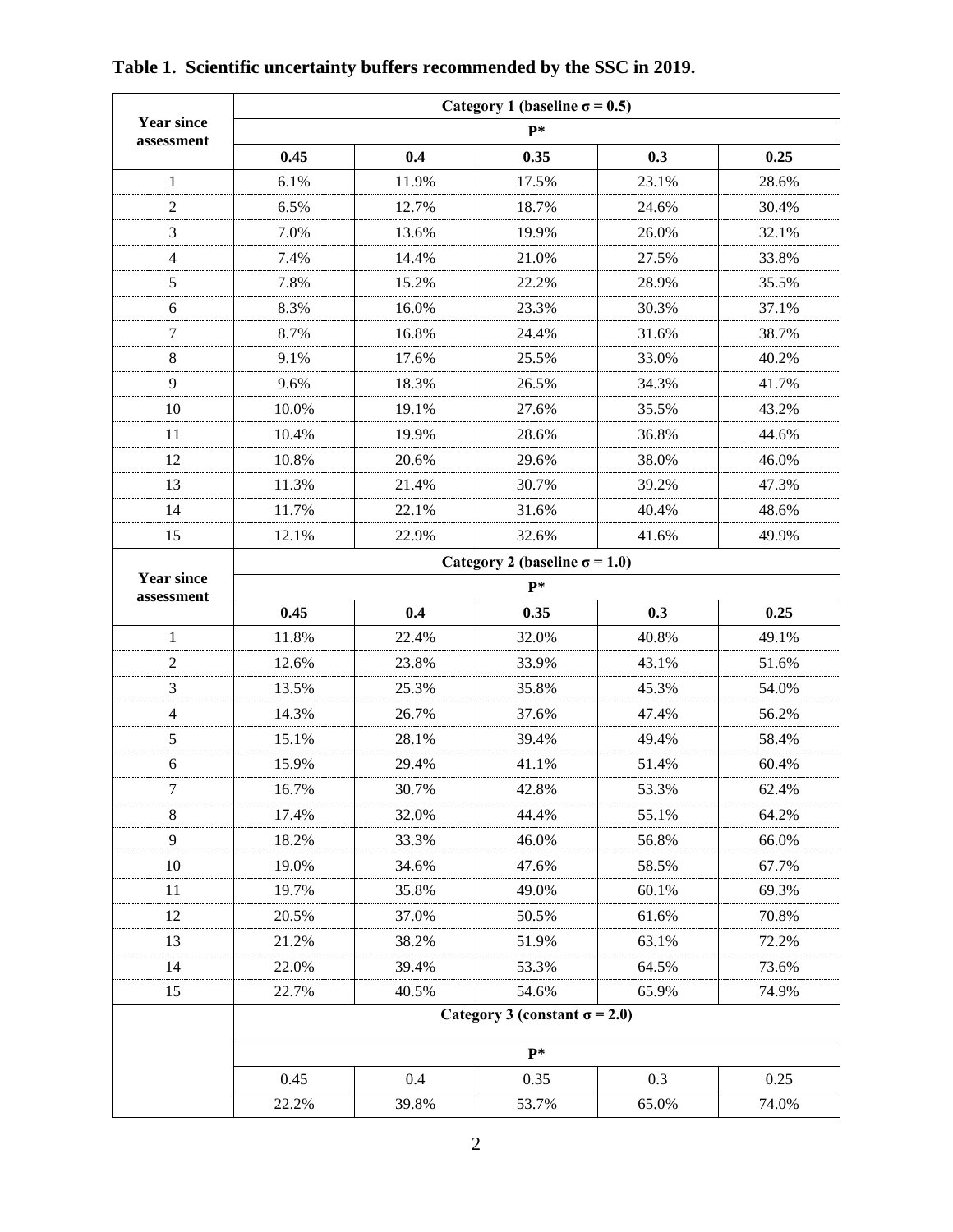<span id="page-2-0"></span>**Table 2. Aurora rockfish - based on the 2013 assessment. The portion of the coastwide stock north (19%) and south (81%) of 40º10' N lat. is based on average survey biomass.**

| Year | <b>Buffer</b> |      | N of $40^{\circ}10'$ N lat.<br>Coastwide |            |                                  | $\vert$ S of 40 $^{\circ}$ 10' N lat. | <b>Depletion</b> |       |
|------|---------------|------|------------------------------------------|------------|----------------------------------|---------------------------------------|------------------|-------|
|      |               | OFL  | $\bf ABC$                                | <b>OFL</b> | $\mathbf{A}\mathbf{B}\mathbf{C}$ | <b>OFL</b>                            | $\bf ABC$        |       |
| 2021 | 0.909         | 92.0 | 83.6                                     | 17.5       | 15.9                             | 74.5                                  | 67.7             | 0.638 |
| 2022 | 0.904         | 91.8 | 83.0                                     | 17.4       | 15.8                             | 74.4                                  | 67.2             | 0.639 |

## <span id="page-2-1"></span>**Table 3. Arrowtooth flounder - based on the 2017 update assessment.**

| Year | <b>Buffer</b> | OFL    | ABC   | <b>Depletion</b> |  |
|------|---------------|--------|-------|------------------|--|
| 2021 | 0.733         | 13,551 | 9,933 | 0.541            |  |
| 2022 | 0.719         | 11,764 | 8,458 | 0.474            |  |

<span id="page-2-2"></span>**Table 4. Blue and deacon rockfishes in Oregon - based on the 2017 assessment.**

| Year | <b>Buffer</b> | OFL   | <b>ABC</b> | <b>SSB</b> | <b>Depletion</b> |
|------|---------------|-------|------------|------------|------------------|
| 2021 | 0.857         | 105.7 | 90.6       | 278.7      | 0.647            |
| 2022 | 0.849         | 103.1 | 87.5       | 269.3      | 0.625            |

<span id="page-2-3"></span>**Table 5. Bocaccio S of 40°10' N lat. – based on the 2017 stock assessment update. 7.4% of the assessed area (Conception area N to Cape Blanco) OFL is deducted to account for the portion of the stock north of 40°10' N lat.**

| Year | <b>OFL</b> | <b>ABC</b> |            | S of $40^{\circ}10'$ N lat. |                  |  |  |
|------|------------|------------|------------|-----------------------------|------------------|--|--|
|      |            |            | <b>OFL</b> | <b>ABC</b>                  | <b>Depletion</b> |  |  |
| 2021 | 2,038      | 1,887      | 1,887      | 1,748                       | 0.532            |  |  |
| 2022 | 2,019      | 1,862      | 1,870      | 1,724                       | 0.518            |  |  |
| 2023 | 2,009      | 1,842      | 1,861      | 1,706                       | 0.508            |  |  |
| 2024 | 2,002      | 1,828      | 1,854      | 1,693                       | 0.501            |  |  |
| 2025 | 1,997      | 1,815      | 1,849      | 1,681                       | 0.496            |  |  |
| 2026 | 1,993      | 1,802      | 1,846      | 1,668                       | 0.493            |  |  |
| 2027 | 1,990      | 1,791      | 1,843      | 1,659                       | 0.490            |  |  |
| 2028 | 1,989      | 1,782      | 1,842      | 1,650                       | 0.489            |  |  |
| 2029 | 1,988      | 1,774      | 1,841      | 1,642                       | 0.488            |  |  |
| 2030 | 1,989      | 1,764      | 1,842      | 1,633                       | 0.487            |  |  |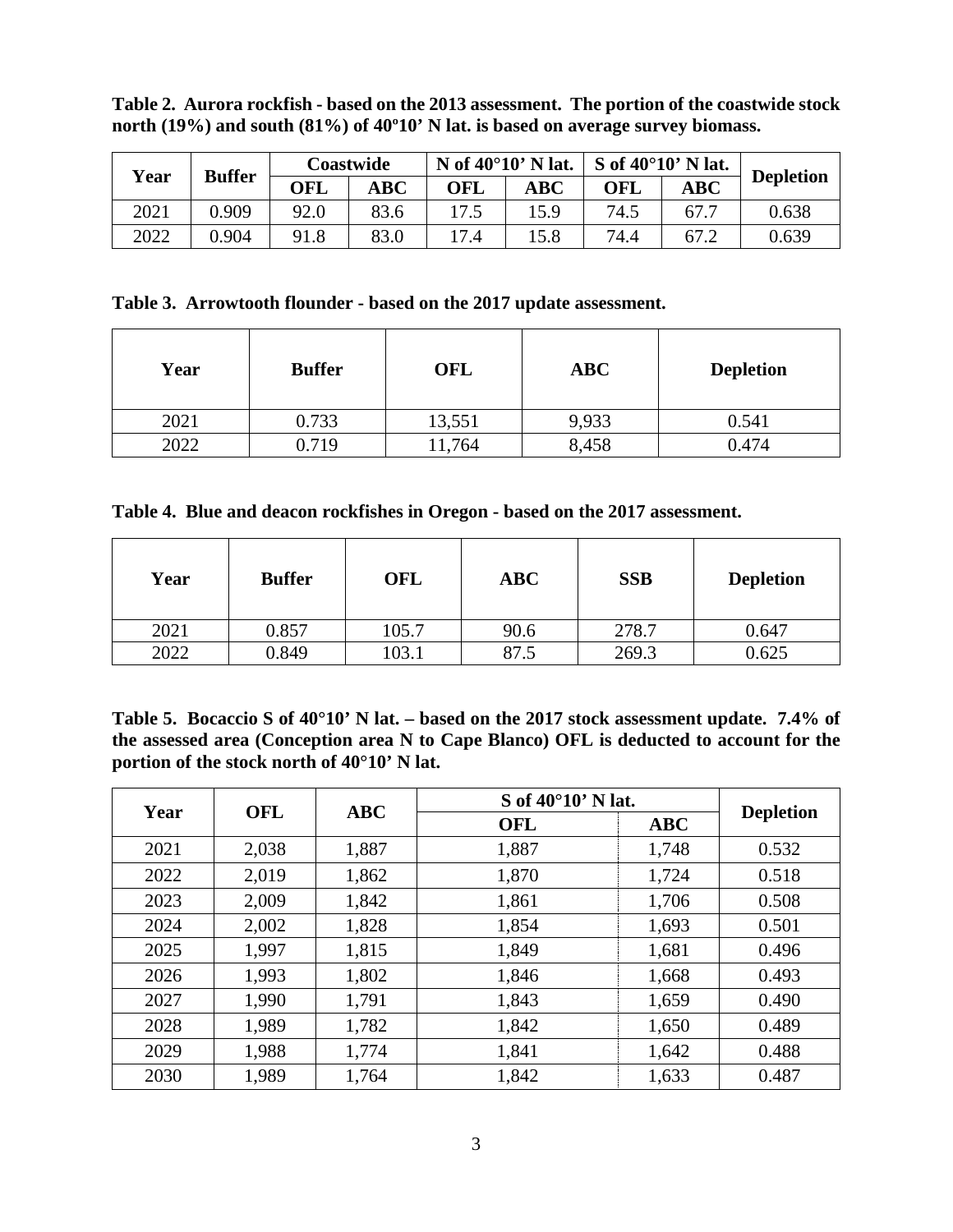| Year | <b>Buffer</b> | <b>OFL</b> | <b>ABC</b> | <b>Depletion</b> |
|------|---------------|------------|------------|------------------|
| 2021 | 0.914         | 318.57     | 291.17     | 0.594            |
| 2022 | 0.909         | 303.07     | 275.49     | 0.561            |
| 2023 | 0.904         | 290.09     | 262.24     | 0.537            |
| 2024 | 0.899         | 280.17     | 251.87     | 0.520            |
| 2025 | 0.894         | 272.82     | 243.90     | 0.509            |
| 2026 | 0.890         | 267.43     | 238.01     | 0.500            |
| 2027 | 0.885         | 263.46     | 233.16     | 0.494            |
| 2028 | 0.880         | 260.61     | 229.34     | 0.490            |
| 2029 | 0.875         | 258.61     | 226.28     | 0.487            |
| 2030 | 0.870         | 257.25     | 223.81     | 0.486            |

<span id="page-3-0"></span>**Table 6. California scorpionfish - based on the 2017 assessment.**

<span id="page-3-1"></span>

| Table 7. Chilipepper rockfish S of 40°10' N lat. - based on the 2015 stock assessment update.           |
|---------------------------------------------------------------------------------------------------------|
| OFLs are apportioned to the north $(7\%)$ and south $(93\%)$ of $40^{\circ}10'$ N lat. based on average |
| historical landings.                                                                                    |

| Year | <b>OFL</b> | <b>ABC</b> |                  | N of $40^{\circ}10'$ N lat. |            | S of $40^{\circ}10'$ N lat. |            |
|------|------------|------------|------------------|-----------------------------|------------|-----------------------------|------------|
|      |            |            | <b>Depletion</b> | <b>OFL</b>                  | <b>ABC</b> | <b>OFL</b>                  | <b>ABC</b> |
| 2021 | 2,765      | 2,535      | 0.535            | 193.55                      | 177.45     | 2,571                       | 2,358      |
| 2022 | 2,660      | 2,428      | 0.512            | 186.20                      | 169.96     | 2,474                       | 2,258      |
| 2023 | 2,582      | 2,347      | 0.494            | 180.74                      | 164.29     | 2,401                       | 2,183      |
| 2024 | 2,523      | 2,281      | 0.480            | 176.61                      | 159.67     | 2,346                       | 2,121      |
| 2025 | 2,475      | 2,228      | 0.469            | 173.25                      | 155.96     | 2,302                       | 2,072      |
| 2026 | 2,434      | 2,181      | 0.460            | 170.38                      | 152.67     | 2,264                       | 2,028      |
| 2027 | 2,399      | 2,140      | 0.452            | 167.93                      | 149.80     | 2,231                       | 1,990      |
| 2028 | 2,367      | 2,099      | 0.445            | 165.69                      | 146.93     | 2,201                       | 1,952      |
| 2029 | 2,338      | 2,065      | 0.439            | 163.66                      | 144.55     | 2,174                       | 1,920      |
| 2030 | 2,313      | 2,033      | 0.434            | 161.91                      | 142.31     | 2,151                       | 1,891      |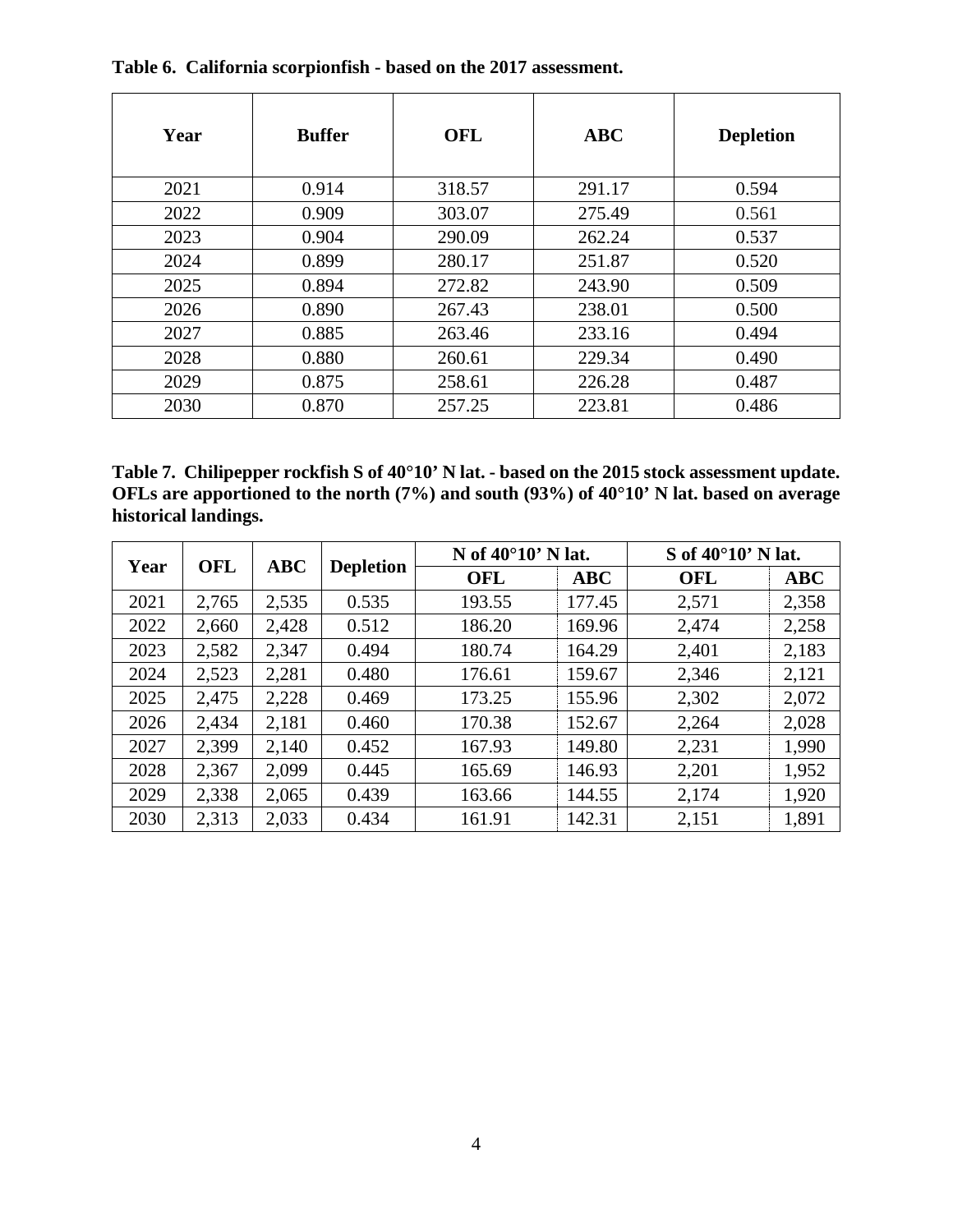<span id="page-4-0"></span>**Table 8. Copper rockfish - based on the 2013 data-moderate assessment. 7.3% of the Northern Model OFL is apportioned north of 40°10' N lat. based on the proportion of cumulative removals by area during 1916-2012.**

 $\blacksquare$ 

 $\overline{\phantom{a}}$ 

| Northern Model (34°27' N lat. to U.S./Canada border)                         |                                              |            |                             |                  |  |  |  |  |  |
|------------------------------------------------------------------------------|----------------------------------------------|------------|-----------------------------|------------------|--|--|--|--|--|
| Year                                                                         | <b>Buffer</b>                                | <b>OFL</b> | <b>ABC</b>                  | <b>Depletion</b> |  |  |  |  |  |
| 2021                                                                         | 0.826                                        | 134.49     | 111.09                      | 0.476            |  |  |  |  |  |
| 2022                                                                         | 0.818                                        | 135.06     | 110.48                      | 0.478            |  |  |  |  |  |
| 2021                                                                         | Southern Model (S of 34°27' N lat.)<br>0.826 | 122.76     | 101.4                       | 0.576            |  |  |  |  |  |
| 2022                                                                         | 0.818                                        | 121.78     | 99.61                       | 0.571            |  |  |  |  |  |
| Projected 2021 and 2022 OFLs and ABCs for Copper Rockfish by Management Area |                                              |            |                             |                  |  |  |  |  |  |
| Year                                                                         | N of $40^{\circ}10'$ N lat.                  |            | S of $40^{\circ}10'$ N lat. |                  |  |  |  |  |  |
|                                                                              | OFL                                          | <b>ABC</b> | <b>OFL</b>                  | <b>ABC</b>       |  |  |  |  |  |
| 2021                                                                         | 9.82                                         | 8.11       | 247.43                      | 204.38           |  |  |  |  |  |
| 2022                                                                         | 9.86                                         | 8.07       | 246.98                      | 202.02           |  |  |  |  |  |

<span id="page-4-1"></span>**Table 9. English sole - based on the 2013 data-moderate assessment.**

| Year | <b>Buffer</b> | <b>OFL</b> | <b>ABC</b> | <b>Depletion</b> |
|------|---------------|------------|------------|------------------|
| 2021 | 0.826         | 4,783.93   | 3,951.04   | 0.826            |
| 2022 | 0.818         | 4,748.81   | 3,883.18   | 0.818            |
| 2023 | 0.810         | 4,720.62   | 3,823.31   | 0.810            |
| 2024 | 0.803         | 4,696.36   | 3,770.09   | 0.803            |
| 2025 | 0.795         | 4,678.06   | 3,718.32   | 0.795            |
| 2026 | 0.788         | 4,681.16   | 3,688.73   | 0.788            |
| 2027 | 0.780         | 4,685.30   | 3,653.49   | 0.780            |
| 2028 | 0.773         | 4,700.81   | 3,633.45   | 0.773            |
| 2029 | 0.766         | 4,714.08   | 3,609.76   | 0.766            |
| 2030 | 0.758         | 4,729.90   | 3,581.46   | 0.758            |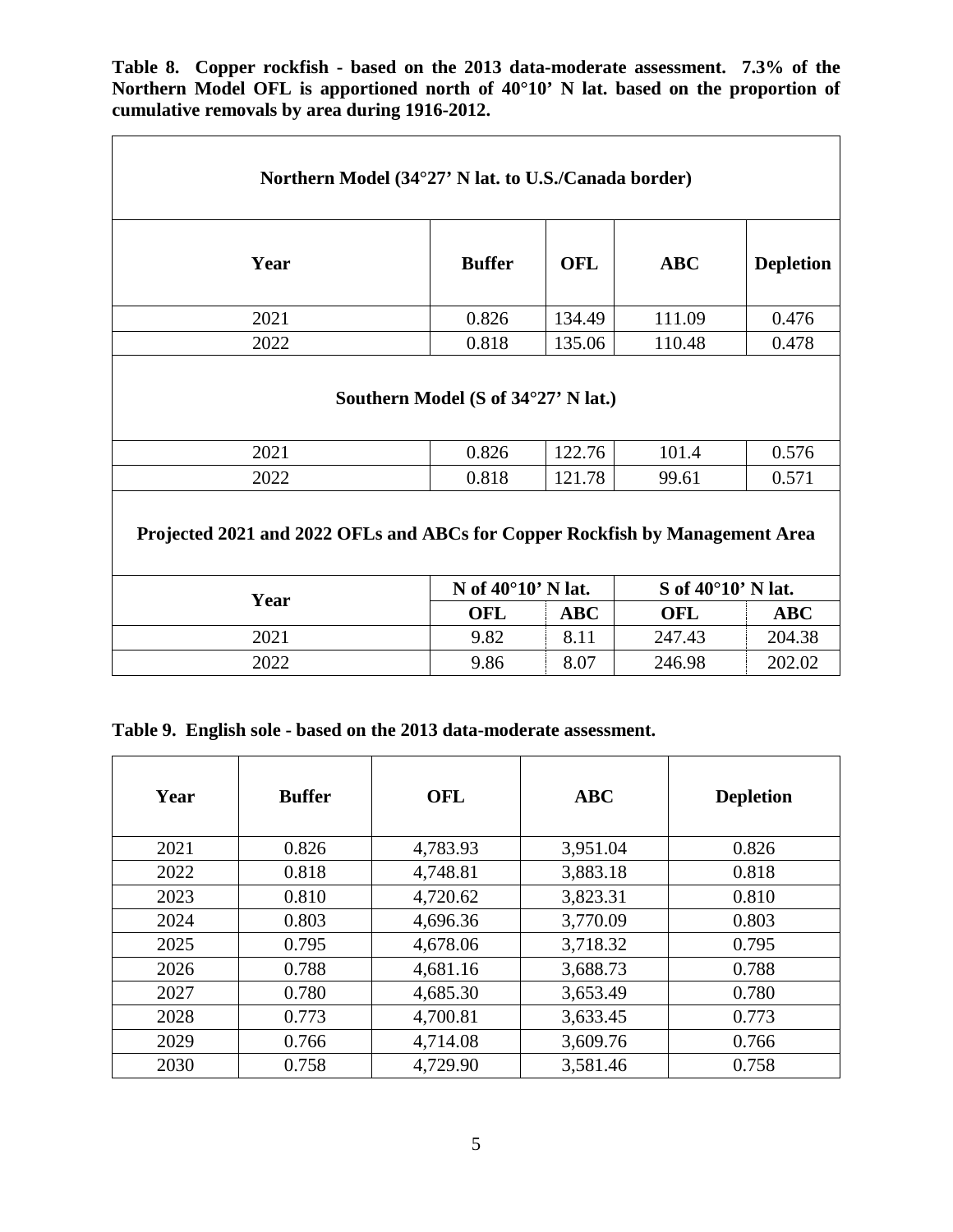**Table 10. Greenspotted rockfish - based on the 2011 assessment. The OFLs projected from the Northern California Model are apportioned north (22.2%) and south (77.8%) of 40°10' N lat. based on average historical (1978-2001) landings.**

<span id="page-5-0"></span>

| Northern California Model (N of 34°27' N lat.) |                                                  |       |           | CA N of $40^{\circ}10'$ N lat. |                                                                                    |            | CA S of 40°10' N lat. |            |       |       |            |
|------------------------------------------------|--------------------------------------------------|-------|-----------|--------------------------------|------------------------------------------------------------------------------------|------------|-----------------------|------------|-------|-------|------------|
| Year                                           | <b>Buffer</b>                                    | OFL   | ABC       | <b>ACL</b>                     | <b>Depletion</b>                                                                   | <b>OFL</b> | <b>ABC</b>            | <b>ACL</b> | OFL   | ABC   | <b>ACL</b> |
| 2021                                           | 0.810                                            | 41.88 | 33.93     | 33.05                          | 0.367                                                                              | 9.30       | 7.53                  | 7.34       | 32.58 | 26.40 | 25.71      |
| 2022                                           | 0.803                                            | 42.06 | 33.77     | 33.04                          | 0.372                                                                              | 9.34       | 7.50                  | 7.33       | 32.72 | 26.27 | 25.71      |
|                                                | Southern California Model (S of 34°27' N lat.)   |       |           |                                |                                                                                    |            |                       |            |       |       |            |
| Year                                           | <b>Buffer</b>                                    | OFL   | $\bf ABC$ | <b>ACL</b>                     | <b>Depletion</b>                                                                   |            |                       |            |       |       |            |
| 2021                                           | 0.810                                            | 45.43 | 36.80     | 36.80                          | 0.427                                                                              |            |                       |            |       |       |            |
| 2022                                           | 0.803                                            | 45.54 | 36.57     | 36.57                          | 0.431                                                                              |            |                       |            |       |       |            |
|                                                |                                                  |       |           |                                | Projected 2021 and 2022 OFLs and ABCs for Greenspotted Rockfish by Management Area |            |                       |            |       |       |            |
|                                                |                                                  |       |           | 2021                           |                                                                                    |            | 2022                  |            |       |       |            |
|                                                | Area                                             |       | OFL       | <b>ABC</b>                     | <b>ACL</b>                                                                         | OFL        | ABC                   | ACL        |       |       |            |
|                                                | OR and WA                                        |       | 6.10      | 3.67                           | 3.67                                                                               | 6.08       | 3.66                  | 3.66       |       |       |            |
|                                                | CA N of $40^{\circ}10'$ N lat.                   |       | 9.30      | 7.53                           | 7.34                                                                               | 9.34       | 7.50                  | 7.33       |       |       |            |
|                                                | Total N of $40^{\circ}10'$ N lat.                |       | 15.40     | 11.20                          | 11.01                                                                              | 15.42      | 11.16                 | 10.99      |       |       |            |
|                                                | $34^{\circ}27'$ N lat. to $40^{\circ}10'$ N lat. |       | 32.58     | 26.40                          | 25.71                                                                              | 32.72      | 26.27                 | 25.71      |       |       |            |
|                                                | S of $34^{\circ}27'$ N lat.                      |       | 45.43     | 36.80                          | 36.80                                                                              | 45.54      | 36.57                 | 36.57      |       |       |            |
|                                                | Total S of $40^{\circ}10'$ N lat.                |       | 78.01     | 63.20                          | 62.51                                                                              | 78.26      | 62.84                 | 62.28      |       |       |            |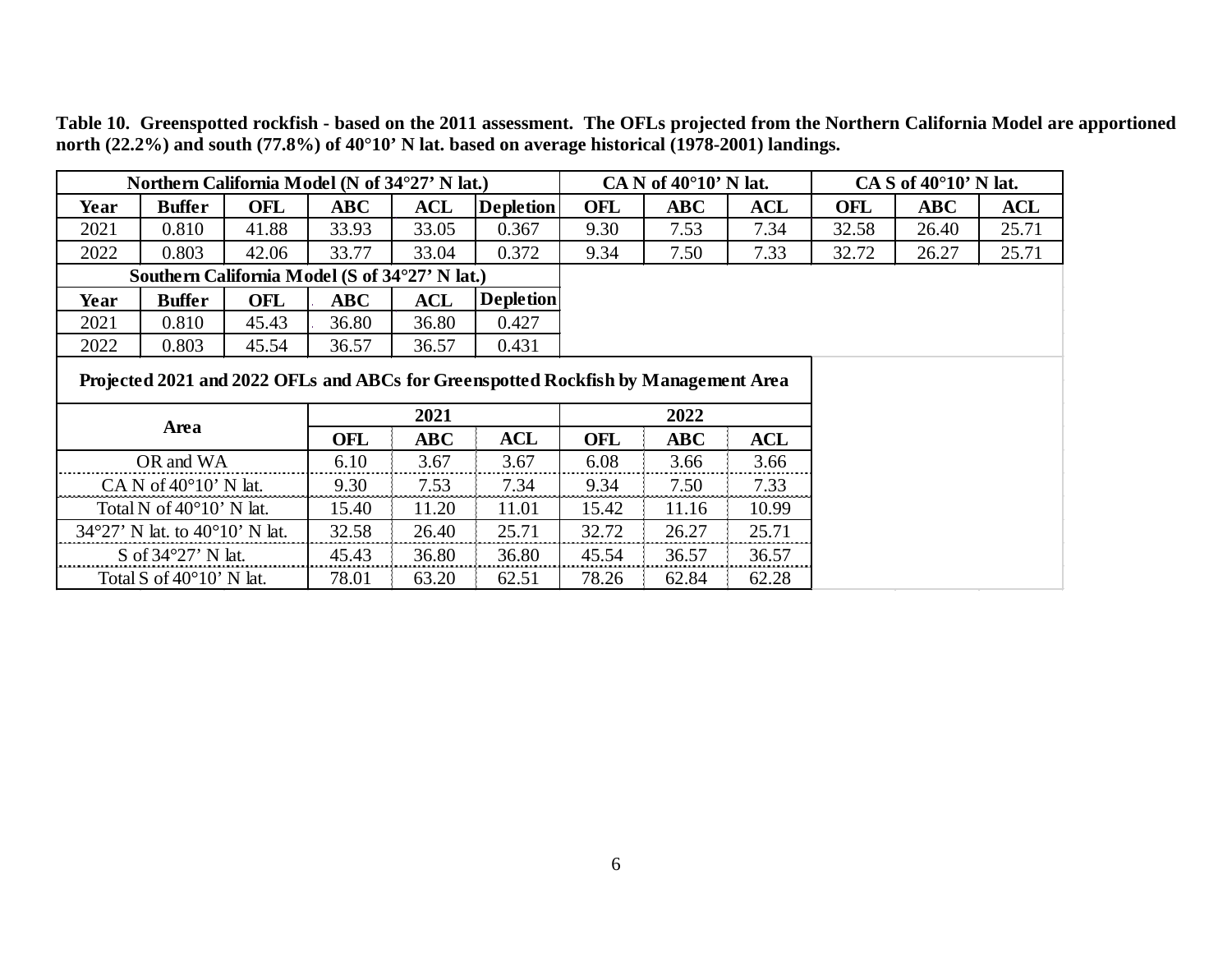<span id="page-6-0"></span>**Table 11. Greenstriped rockfish - based on the 2009 assessment. The coastwide OFL is apportioned north (84.5%) and south (15.5%) of 40°10' N lat. based on average historical (1916-2008) landings.**

|      | <b>Buffer</b> | Coastwide |            |                  | N of $40^{\circ}10'$ N lat. |       | S of $40^{\circ}10'$ N lat. |       |
|------|---------------|-----------|------------|------------------|-----------------------------|-------|-----------------------------|-------|
| Year |               | OFL       | <b>ABC</b> | <b>Depletion</b> | OFL                         | ABC   | OFL                         | ABC   |
| 2021 | 0.795         | 1,060.5   | 843.1      | 0.634            | 896.1                       | 712.4 | 164.4                       | 130.7 |
| 2022 | 0.788         | 990.2     | 780.3      | 0.583            | 836.7                       | 659.3 | 153.5                       | 120.9 |

<span id="page-6-1"></span>**Table 12. Kelp greenling in Oregon - based on the 2015 assessment.**

| Year | <b>Buffer</b> | OFL   | <b>ABC</b> | <b>SSB</b> | <b>Depletion</b> |
|------|---------------|-------|------------|------------|------------------|
| 2021 | 0.917         | 157.0 | 144.0      | 187.6      | 0.473            |
| 2022 | 0.913         | 151.4 | 138.2      | 180.4      | 0.455            |

<span id="page-6-2"></span>**Table 13. Pacific ocean perch - based on the 2017 assessment.**

| <b>Years</b> | <b>OFL</b> | <b>ABC</b> | <b>Buffer</b> | <b>Spawning</b><br>Output | <b>Depletion</b> |
|--------------|------------|------------|---------------|---------------------------|------------------|
| 2019         | 4,753      | 4,340      | 0.913         | 5,741                     | 0.833            |
| 2020         | 4,631      | 4,229      | 0.913         | 5,745                     | 0.834            |
| 2021         | 4,497      | 3,854      | 0.857         | 5,723                     | 0.831            |
| 2022         | 4,371      | 3,711      | 0.849         | 5,676                     | 0.824            |
| 2023         | 4,248      | 3,573      | 0.841         | 5,608                     | 0.814            |
| 2024         | 4,133      | 3,443      | 0.833         | 5,527                     | 0.802            |
| 2025         | 4,029      | 3,328      | 0.826         | 5,441                     | 0.790            |
| 2026         | 3,937      | 3,221      | 0.818         | 5,351                     | 0.777            |
| 2027         | 3,856      | 3,123      | 0.810         | 5,261                     | 0.764            |
| 2028         | 3,781      | 3,036      | 0.803         | 5,172                     | 0.751            |
| 2029         | 3,712      | 2,951      | 0.795         | 5,081                     | 0.738            |
| 2030         | 3,648      | 2,875      | 0.788         | 4,994                     | 0.725            |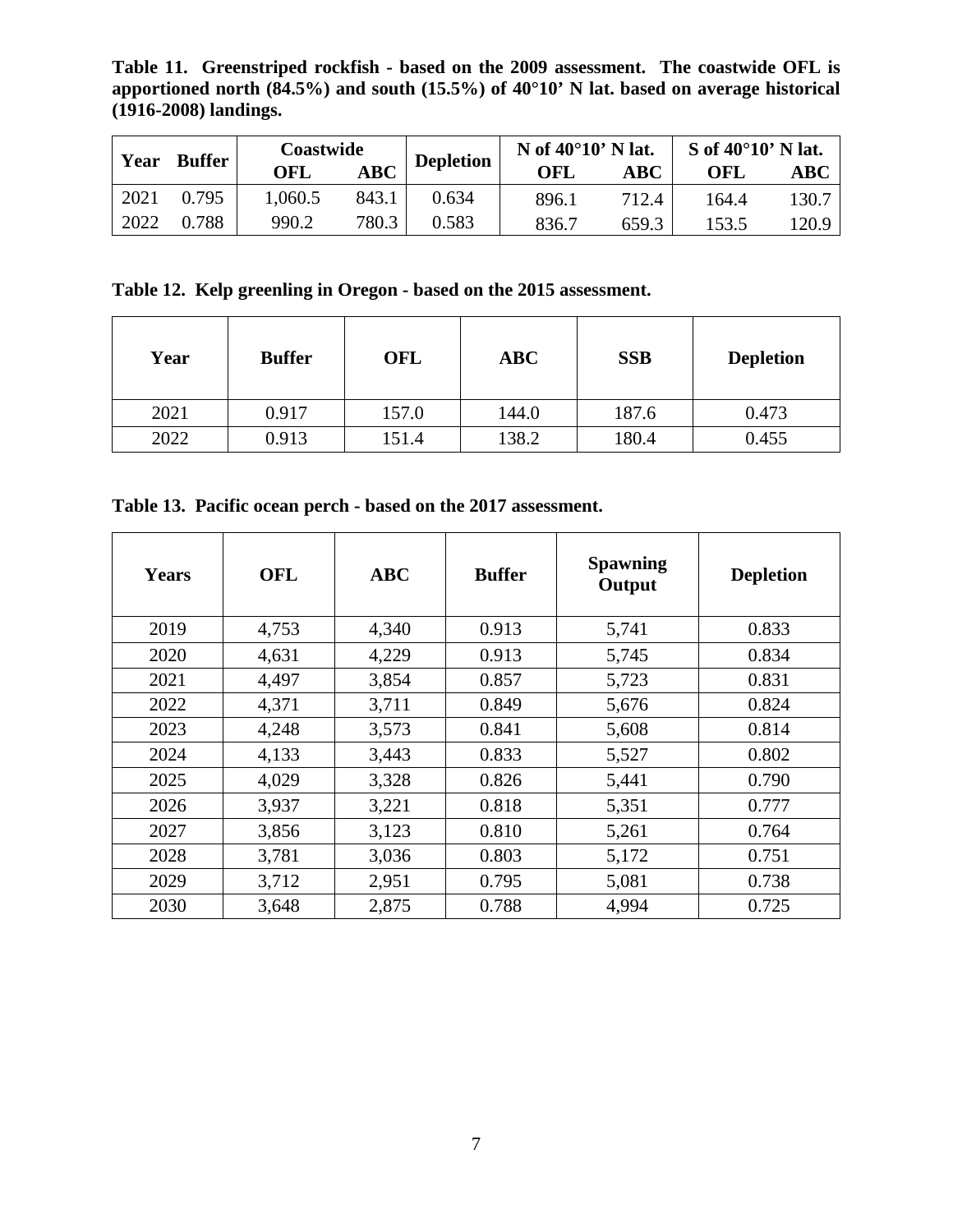| Year | <b>Buffer</b> | <b>OFL</b> | <b>ABC</b> | <b>Depletion</b> |
|------|---------------|------------|------------|------------------|
| 2021 | 0.679         | 2,026      | 1,376      | 0.329            |
| 2022 | 0.666         | 2,120      | 1,412      | 0.347            |
| 2023 | 0.654         | 2,198      | 1,437      | 0.362            |
| 2024 | 0.642         | 2,257      | 1,449      | 0.372            |
| 2025 | 0.630         | 2,307      | 1,454      | 0.380            |
| 2026 | 0.618         | 2,349      | 1,452      | 0.387            |
| 2027 | 0.606         | 2,381      | 1,443      | 0.393            |
| 2028 | 0.595         | 2,418      | 1,439      | 0.399            |
| 2029 | 0.584         | 2,452      | 1,432      | 0.405            |
| 2030 | 0.573         | 2,490      | 1,427      | 0.410            |

<span id="page-7-0"></span>**Table 14. Rex sole - based on the 2013 data-moderate assessment.**

<span id="page-7-1"></span>**Table 15. Sharpchin rockfish - based on the 2013 data-moderate assessment. The coastwide OFL is apportioned north (80%) and south (20%) of 40°10' N lat. based on average swept area biomass estimates from the triennial survey.**

| Year | <b>Buffer</b> | Coastwide  |            |                  | N of $40^{\circ}10'$ N lat. |     | S of $40^{\circ}10'$ N lat. |            |
|------|---------------|------------|------------|------------------|-----------------------------|-----|-----------------------------|------------|
|      |               | <b>OFL</b> | <b>ABC</b> | <b>Depletion</b> | <b>OFL</b>                  | ABC | <b>OFL</b>                  | <b>ABC</b> |
| 2021 | 0.824         | 365        | 301        | 0.611            | 292                         | 241 | 73                          | 60         |
| 2022 | 0.818         | 361        | 295        | 0.603            | 289                         | 236 | 72                          | 59         |
| 2023 | 0.809         | 357        | 288        | 0.595            | 285                         | 231 | 71                          | 58         |
| 2024 | 0.799         | 353        | 282        | 0.588            | 283                         | 226 | 71                          | 56         |
| 2025 | 0.795         | 350        | 278        | 0.583            | 280                         | 223 | 70                          | 56         |
| 2026 | 0.783         | 348        | 272        | 0.578            | 278                         | 218 | 70                          | 54         |
| 2027 | 0.776         | 345        | 268        | 0.573            | 276                         | 214 | 69                          | 54         |
| 2028 | 0.773         | 341        | 264        | 0.570            | 273                         | 211 | 68                          | 53         |
| 2029 | 0.766         | 339        | 260        | 0.567            | 271                         | 208 | 68                          | 52         |
| 2030 | 0.758         | 338        | 256        | 0.564            | 270                         | 205 | 68                          | 51         |

<span id="page-7-2"></span>**Table 16. Spiny dogfish - based on the 2011 assessment.**

| Year | <b>Buffer</b> | OFL   | <b>ABC</b> | <b>Depletion</b> |
|------|---------------|-------|------------|------------------|
| 2021 | 0.654         | 2,479 | 1,621      | 0.610            |
| 2022 | 0.642         | 2,469 | 1,585      | 0.610            |